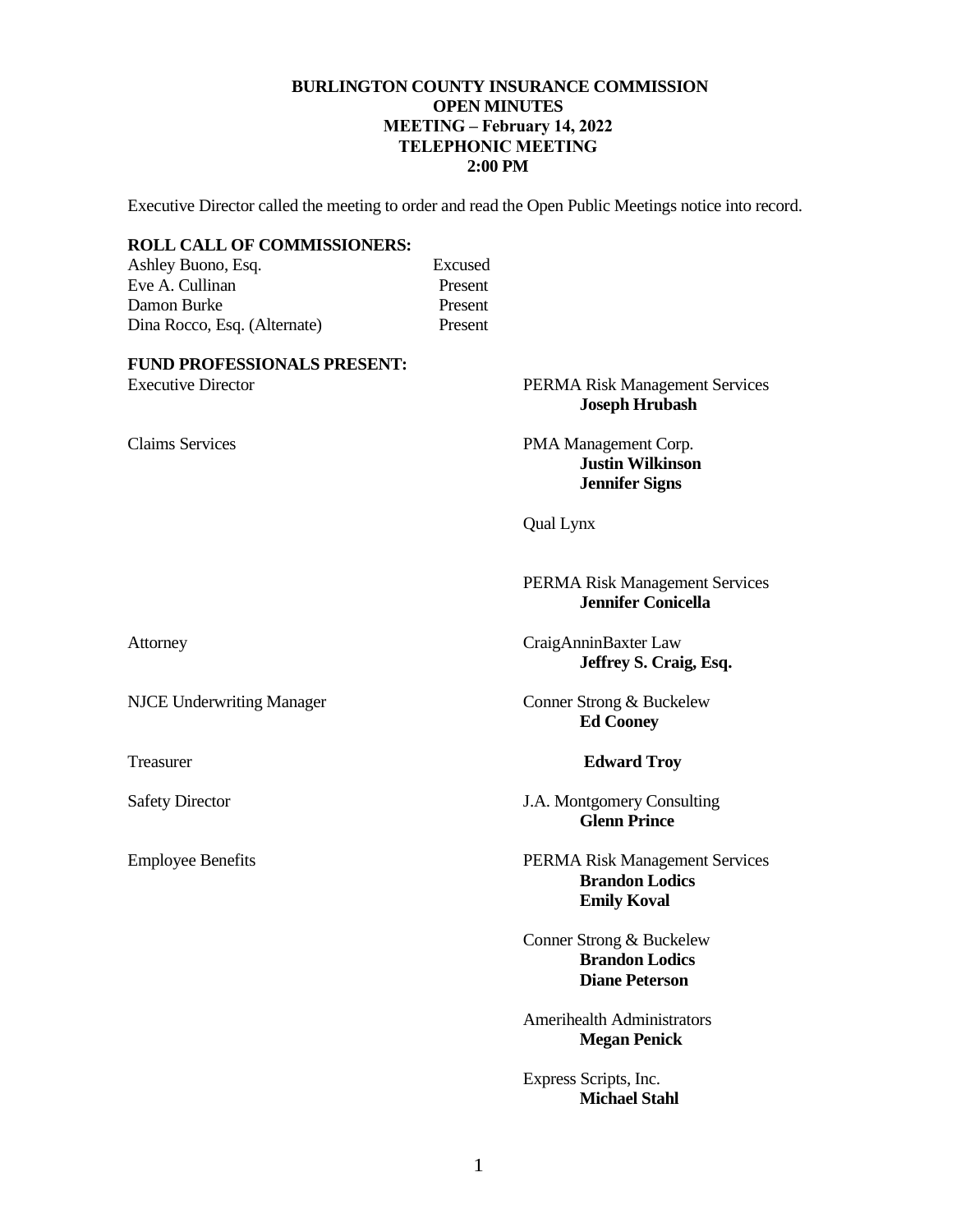#### **APPROVAL OF MINUTES:** OPEN MINUTES OF JANUARY 10, 2022

#### **MOTION TO APPROVE OPEN MINUTES OF JANUARY 10, 2022**

| Moved:  | Commissioner Cullinan     |
|---------|---------------------------|
| Second: | <b>Commissioner Burke</b> |
| Vote:   | 3 Ayes, 0 Nayes           |

### **CORRESPONDENCE: NONE**

#### **COMMITTEE REPORTS:**

**SAFETY COMMITTEE:** Mr. Prince reported the Safety Committee last met on January 20 at 10:00 AM. Mr. Prince advised a variety of topics were discussed including two Safety Director Bulletins, Best Practices for Snow Emergencies and Managing Slips Trips and Falls during the inclement weather season. Mr. Prince said they also discussed training opportunities that were available and members were encouraged to visit the NJCE website. Mr. Prince advised the next meeting was scheduled for April 21 at 10:00 AM. Mr. Prince reported he would coordinate with Mr. Burke for agenda topics and would distribute the meetings electronically. Mr. Prince concluded his report unless there were any questions.

**CLAIMS COMMITTEE:** Ms. Conicella reported the Claims Committee only had one settlement authority to present and would do so during closed session. Ms. Conicella concluded her report unless there were any questions.

**EXECUTIVE DIRECTOR REPORT:** Executive Director advised his report was included in the agenda

**NJCE 2022 RENEWAL OVERVIEW:** Executive Director reported the NJCE Underwriting Manager completed the 2022 Renewal Marketing and there were a number of changes, which were summarized in the renewal overview in Appendix II. Executive Director noted there were two webinars held where all of the changes were reviewed in detail. Executive Director thought the overview was posted to the NJCE website.

Mr. Cooney said the presentation overview really provided a good overview of the renewal and any changes. Mr. Cooney advised there was also a summary document in the presentation which was helpful. Mr. Cooney reported over the next weeks he would send out a separate memo with key takeaways or to do items over the course of 2022. Executive Director asked if anyone had any questions for Mr. Cooney.

**2022 PLAN OF RISK MANAGEMENT:** Executive Director reported the Plan of Risk Management was included in Appendix III of the agenda. Executive Director advised the Plan was an overview of the Commission's coverage, risks retained by the Commission, reserving philosophy, method of assessing member contributions and claim payment authority. Executive Director noted the changes were highlighted in yellow. Mr. Cooney advised the Plan of Risk Management was updated to reflect any changes necessary and again it's all the same things that were outlined in the presentation. Executive Director requested a motion to approve the Plan.

### **MOTION TO APPROVE RESOLUTION 13-22, PLAN OF RISK MANAGEMENT**

| Moved:  | <b>Commissioner Burke</b> |
|---------|---------------------------|
| Second: | <b>Commissioner Rocco</b> |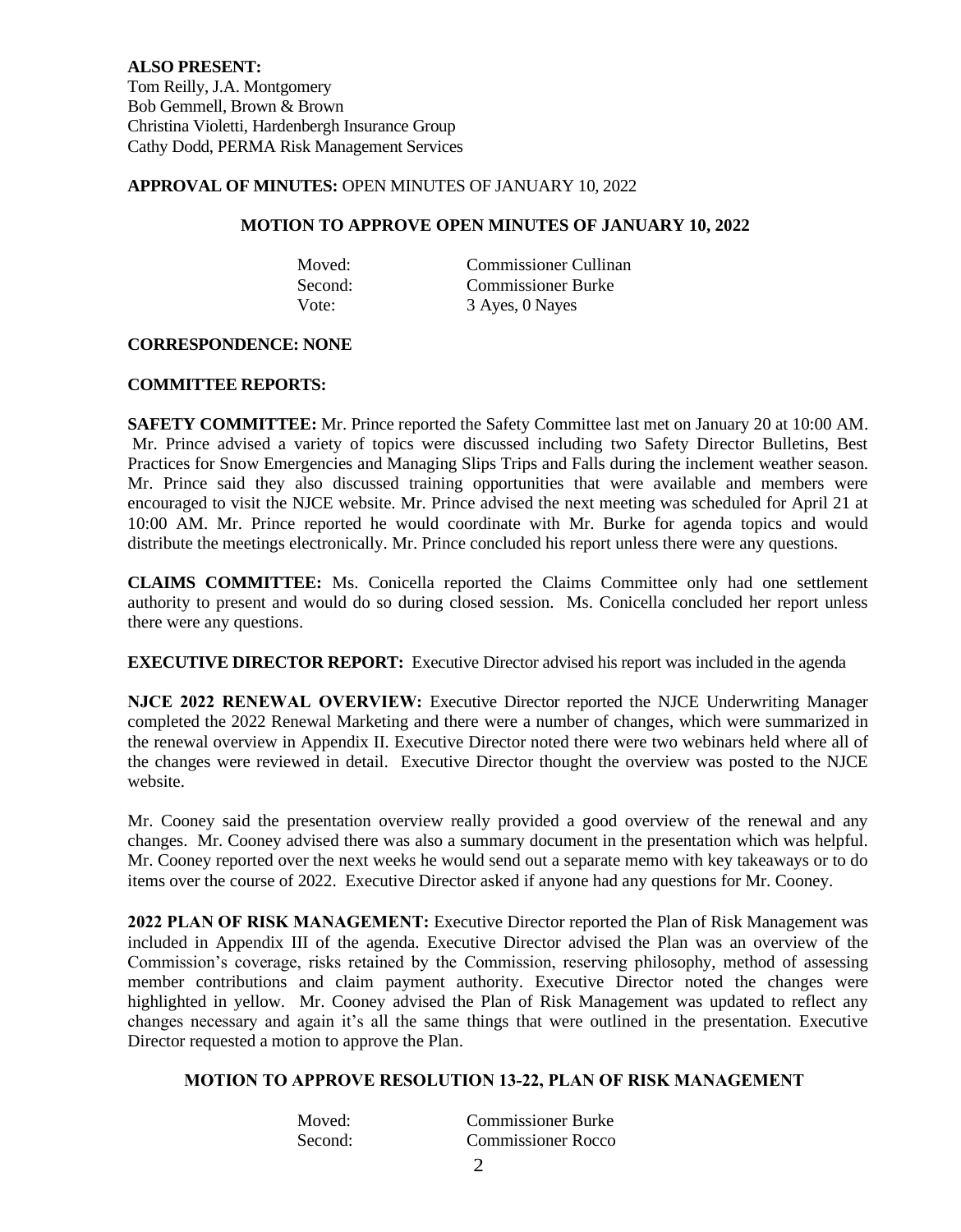### Roll Call Vote: 3 Ayes, 0 Nayes

**NJ COUNTIES EXCESS JOINT INSURANCE FUND (NJCE):** Executive Director reported the NJCE was scheduled to meet again on Thursday, February 24, 2022 at 9:30 AM via Zoom.

**CERTIFICATE OF INSURANCE REPORTS:** Executive Director referred to copies of the certificate of insurance issuance reports from the NJCE listing those certificates issued during the months of December and January which were included in the agenda. Executive Director advised there were (8) eight certificates issued in December and (2) two in January. Executive Director asked if anyone had any questions on the reports. In response to Executive Director's inquiry, Mr. Burke advised he was familiar with all of the requests.

### **MOTION TO APPROVE THE CERTIFICATE OF INSURANCE REPORT**

| Moved:          | <b>Commissioner Burke</b> |
|-----------------|---------------------------|
| Second:         | <b>Commissioner Rocco</b> |
| Roll Call Vote: | 3 Ayes, 0 Nayes           |

**ACTIVE ASSAILANT COVERAGE:** Executive Director said at our January meeting we discussed the feasibility of purchasing the Active Assailant Coverage. Executive Director advised it was agreed the Commissioners would review and provide feedback. Executive Director said the Board of Social was interested in the coverage, but they were unable to purchase it without the County participating since they leased the building from the County. Executive Director explained this coverage provided in the event an individual or individuals threatened and or inflicted harm to an employee or other individuals at a covered location this policy would pay for the costs incurred for crisis management public relations, additional security measures and employee relocation, training and recruitment. Executive Director reviewed the quote for this coverage and said we were recommending purchase of this coverage.

| XL Option 1: \$5M Per Occurrence/\$5M Annual Aggregate |  |               |          |                     |
|--------------------------------------------------------|--|---------------|----------|---------------------|
| Entity                                                 |  | TIV           | % of TIV | \$ Share of Premium |
| <b>Burlington County (includes BOSS)</b>               |  | 361, 310, 387 | 17%      | 13,618.00           |
| <b>Burlington County Bridge Commission</b>             |  | 21,921,900    | 1%       | 826.00              |
| Rown College At Burlington County                      |  | 372,725,879   | 18%      | 14,048.00           |

# **MOTION TO APPROVE THE PURCHASE OF THE ACTIVE ASSAILANT COVERAGE**

| Moved:          | <b>Commissioner Burke</b> |
|-----------------|---------------------------|
| Second:         | Commissioner Rocco        |
| Roll Call Vote: | 3 Ayes, 0 Nayes           |

**BURLINGTON COUNTY SPECIAL SERVICES SCHOOL DISTRICT MEDICAL MALPRACTICE:** Executive Director reported the BCSSSD has opted to purchase Medical Malpractice coverage for the employed physical therapists, occupational therapists and speech therapists while acting in the scope of their duties. Executive Director said this was for informational purposes only and no action was required.

**BCIC PROPERTY & CASUALTY FINANCIAL FAST TRACK:** Executive Director reported the November Financial Fast Track was included in the agenda. Executive Director advised as of November 30, 2021 there was a surplus of \$3,667,536. Executive Director referred to line 10 of the report, "Investment in Joint Venture" and indicated \$1,247,555 of the surplus was the BCIC's share of the NJCE equity. Executive Director noted the cash amount was \$6,669,703.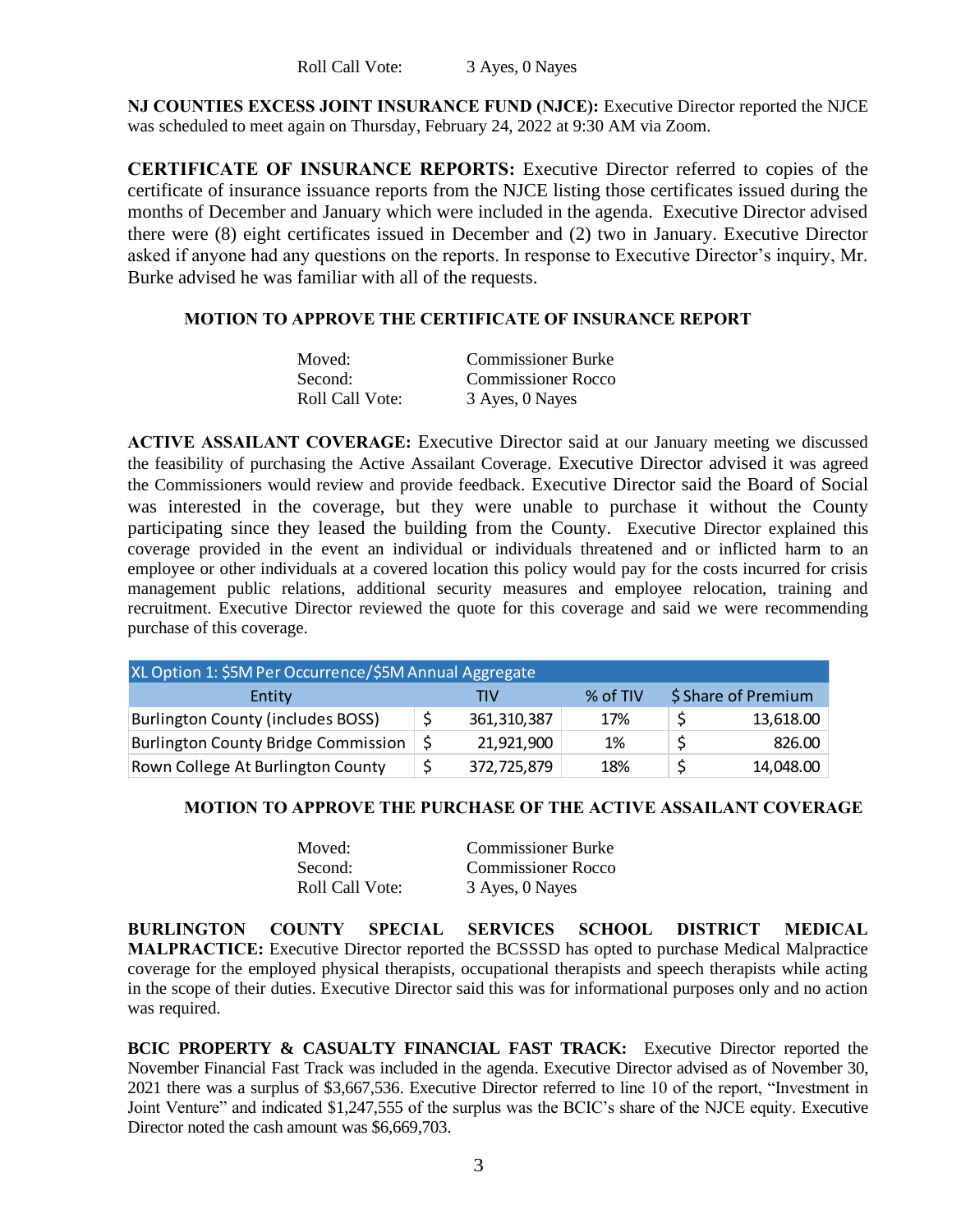**NJCE PROPERTY & CASUALTY FINANCIAL FAST TRACK:** Executive Director reported the November Financial Fast Track for the NJCE was included in the agenda. As of November 30, 2021 the NJCE had a surplus of \$12,987,214. Executive Director noted the total cash amount was \$31,395,191. Executive Director reported line 7 of the report "Dividend" presented the figure released by the NJCE of \$5,107,551. Executive Director asked if there were any questions on the Financial Fast Tracks.

**CLAIMS TRACKING REPORTS**: Executive Director reported the claims tracking reports as of November 30, 2021 were included in the agenda. Executive Director reviewed the reports with the Commission.

**2022 EXCESS INSURANCE AND ANCILLARY COVERAGE POLICIES:** Executive Director reported the NJCE renewal policies would again be available electronically through the Conner Strong & Buckelew Egnyte Connect for authorized users. Executive Director advised the Limit Schematics were also posted to the site. Executive Director said if anyone was having any difficulty in accessing the website, they should contact the Fund Office.

**2022 PROPERTY & CASUALTY ASSESSMENTS:** Executive Director advised in accordance with the Commission's By Law's the Property & Casualty Assessment Bills would be e-mailed to the member entities. Executive Director noted the first installment was due on March 15, 2022. Executive Director said future assessments would be due on May 15, 2022 and October 15, 2022.

**2022 MEL, MRHIF & NJCE EDUCATIONAL SEMINAR:** Executive Director reported the 11th Annual Educational Seminar would be held virtually again this year. Executive Director advised this year there would be two sessions, Friday, April 29th and Friday, May 6th, 9:00 AM to Noon. Executive Director noted the seminar qualified for Continuing Education Credits including CFO/CMFO, Public Works, Clerks, Insurance Producers and Purchasing Agents. Executive Director referred to the flyer which was included in the agenda. Executive Director said if you had any questions or needed assistance in registering to contact Cathy Dodd, [cdodd@permainc.com](mailto:cdodd@permainc.com)

**MARCH MEETING:** Executive Director reported the next meeting was scheduled for Monday, March 14<sup>th</sup> and asked if the Commissioners wanted to meet in person. Mr. Burke said he was good either way, but wanted to hear from Ms. Cullinan and Ms. Buono. Mr. Craig advised his recommendation for anything like this was whatever the Burlington County Health Department was recommending or if they did not have a specific guideline then follow the New Jersey Department Health, whatever they say that's what you should follow. Ms. Cullinan advised the Board was making their own decision based on the Covid numbers and the Burlington County Commissioners had not made a decision for March yet. Executive Director said we should keep the meeting virtual for now and then check with the Chair closer to the meeting date.

### Executive Director's Report Made Part of Minutes

# **EXECUTIVE DIRECTOR'S REPORT**

### **FINANCIAL PROCEDURES**

• **Financial Fast Track** – The December FFT is included in the agenda on page 19. Mr. Lodics reviewed the financial report. Overall, there was a small loss in December and the surplus stands at \$7.7 million which is more than 2 months of claims. The Commission is in good standing, financially.

# **RISK MANAGEMENT PLAN – APPEALS AND CLAIMS FIDUCIARY**

In preparation of the 2022 Risk Management Plan (RMP), it was realized that the Commission's RMP was developed off traditional Health Insurance Fund (HIF) and TPA Contracts and does not match the actual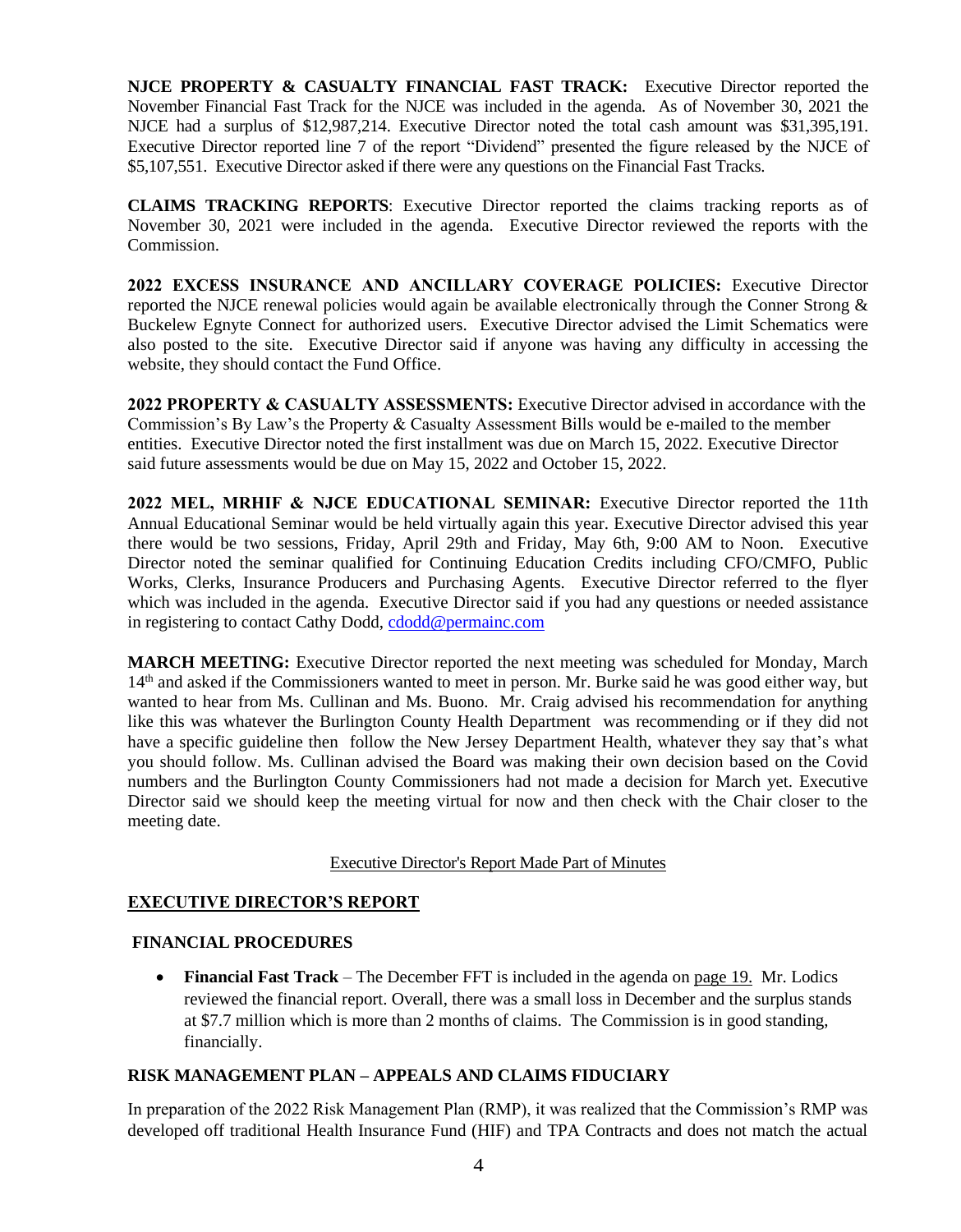administration of the Commission.

Mr. Lodics said that the Risk Management Plan was not in sync with the Amerihealth contract on the fiduciary language. Currently, the HIFs throughout the State, dictate the Fund as the claims fiduciary, which provides the opportunity to make final determination on claims disputes and appeals. The Commission's arrangement with AmeriHealth Administrators (AHA) has AHA acting as the claims fiduciary and handling both internal and external appeals. Before we update the RMP we want to outline the differences between the Commission being named fiduciary versus AmeriHealth Administrators retaining the authority.

Mr. Lodics said that there is a fee to allow Amerihealth to make final appeal decisions. The ACA law allows for an IRO to make the determination of medical necessity. Currently, AHA works with the IRO to determine, in other Funds across the State, the HIFs make the decision. He reviewed the differences. Either the Fund should change the contract or change the Risk Management plan to follow suit with what is actually happening. Mr. Lodics said there is not a recommendation to change to fiduciary, but wanted to make the Commissioners aware. The Fund will update the Risk Management to sync with the contract and plan documents.

|                         | <b>Claims Fiduciary Agent</b>                                |                                                          |  |
|-------------------------|--------------------------------------------------------------|----------------------------------------------------------|--|
|                         |                                                              | <b>Current</b>                                           |  |
| Fiduciary               | <b>Commission</b>                                            | <b>AmeriHealth Administrator</b><br>(AHA)                |  |
|                         |                                                              |                                                          |  |
| Final Claim             |                                                              |                                                          |  |
| Decision                | Commission                                                   | <b>AHA</b>                                               |  |
| <b>Internal Appeals</b> | <b>AHA</b>                                                   | <b>AHA</b>                                               |  |
| <b>External Appeals</b> | Contracted IRO                                               | <b>Contracted IRO</b>                                    |  |
| <b>Associated Cost</b>  | ~\$500 Per IRO Review                                        | 1.85 PEPM                                                |  |
| <b>Next Steps</b>       | Contract with 3 IROs, Update<br><b>TPA</b> Agreement         | <b>Update RMP</b>                                        |  |
|                         | Provides the opportunity for the<br>Commission to make final |                                                          |  |
| Advantages              | decision on behalf of<br>membership                          | Removes Commission from<br>appeals review and discussion |  |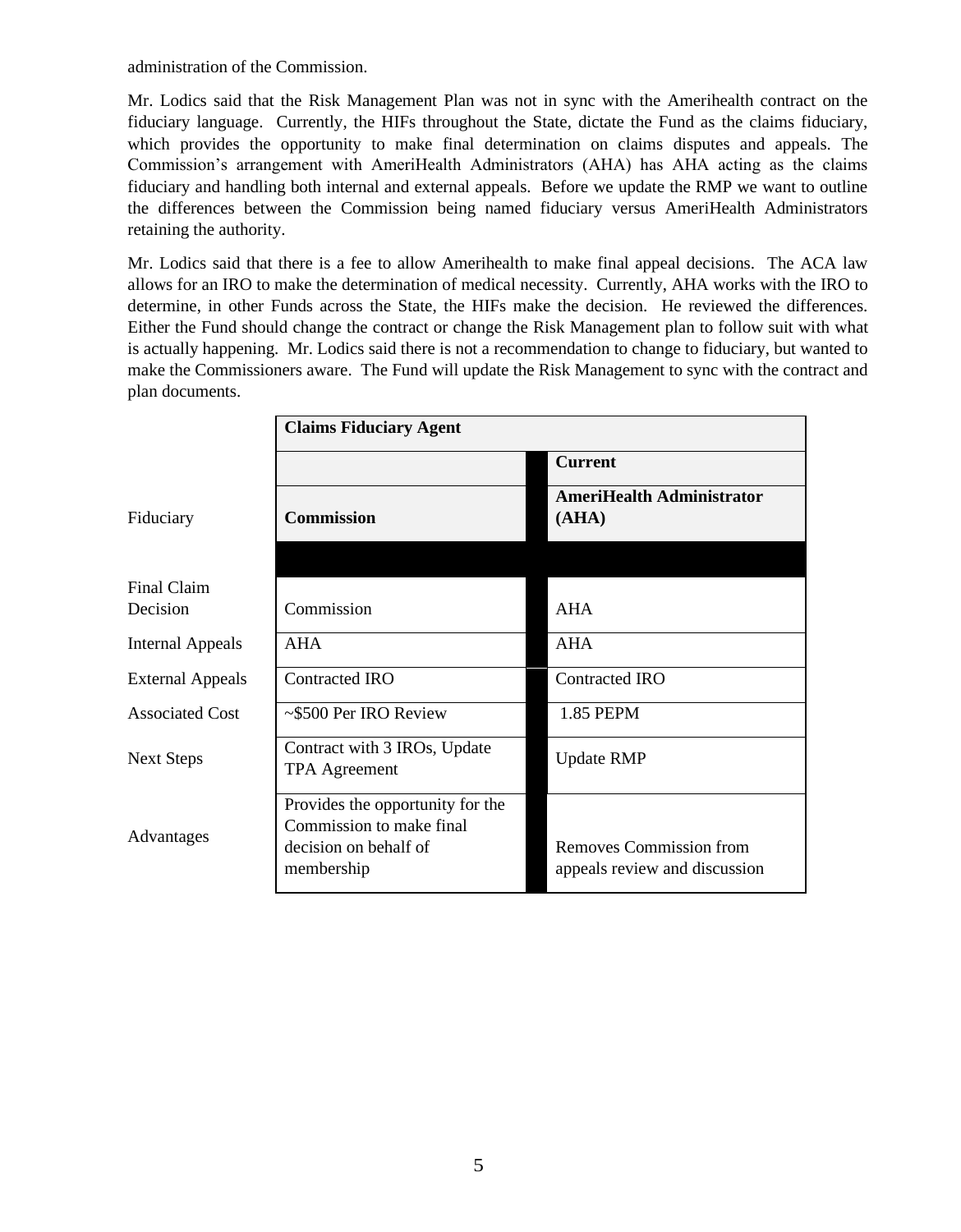# **Legislative Update**

### *Vaccine Mandates*

November 4, 2021, OSHA released the Emergency Temporary Standard, which implemented a "vaccine or test" requirement for Employers over 100 Employees. The Mandate is still not in effect has been through multiple State and Federal Court appeals. Most recently, on January 13, 2022, the US Supreme Court blocked the enforcement of vaccine or testing mandates for businesses with at least 100 employees.

As a reminder, testing as an occupational requirement is not covered under Employer Health Plans.

### **AmeriHealth Administrators**

# *CMS Letters*

As of February 3<sup>RD</sup>, 2022, there have been no new developments on the outstanding CMS claims for two individuals within the Commission. Conner Strong and Buckelew, in conjunction with AmeriHealth Administrators, are still awaiting a final response from CMS for both individuals and are monitoring the situation attentively.

### *"No Surprise Billing" Resolution*

In late December, the Conner Strong and AmeriHealth teams conferenced regarding the carrier's solution to comply with the Federal Mandate on "no surprise billing." The "No Surprise Billing" Act of 2022 protects the insured from out-of-network provider billings when the participant did not have a choice in provider (I.e.,> anesthesiologist services for procedures performed by in-network providers and at innetwork facilities or true-life emergencies in an out-of-network emergency room). The plan opts in or out of the AmeriHealth solution; however, the County plan already provides the protection this federal Act requires. The AmeriHealth solution develops a QPA (qualified payment amount); however, this does not prevent the provider from disputing the payment amount. The QPA is the median contract rate of the plan adjusted for CPI in urban markets. The Act provides rules regarding negotiations and Independent Dispute Resolution.

# *MDLIVE*

In an ongoing effort to best serve its members and combat the public health emergency, AmeriHealth's telemedicine service, MDLIVE, continues to be offered to BCIC's members at a \$0 copay, regardless of diagnosis. This copay will continue to be waived until the end of the public health emergency on April  $15<sup>th</sup>$ .

For specifics on which COVID-19 benefits will be impacted by the ending public health emergency, please refer to the handout labeled "COVID-19 Benefit Updates".

# **COVID-19 Update**

### *AmeriHealth Administrators*

AmeriHealth Administrators has implemented the following actions and programs to mitigate COVID-19's effect on their members. AmeriHealth Administrators currently covers the cost of administering vaccines with no cost share (such as co-pays, deductibles, coinsurance) for members regardless of where the vaccine is given. AmeriHealth will also cover the cost for COVID-19 boosters at no cost to the members.

For more specifics on what COVID-19 benefits are available to BCIC's members, please refer to the handout labeled "COVID-19 Benefit Updates".

### 1 **February 14, 2022 Burlington County Insurance Commission Open Minutes**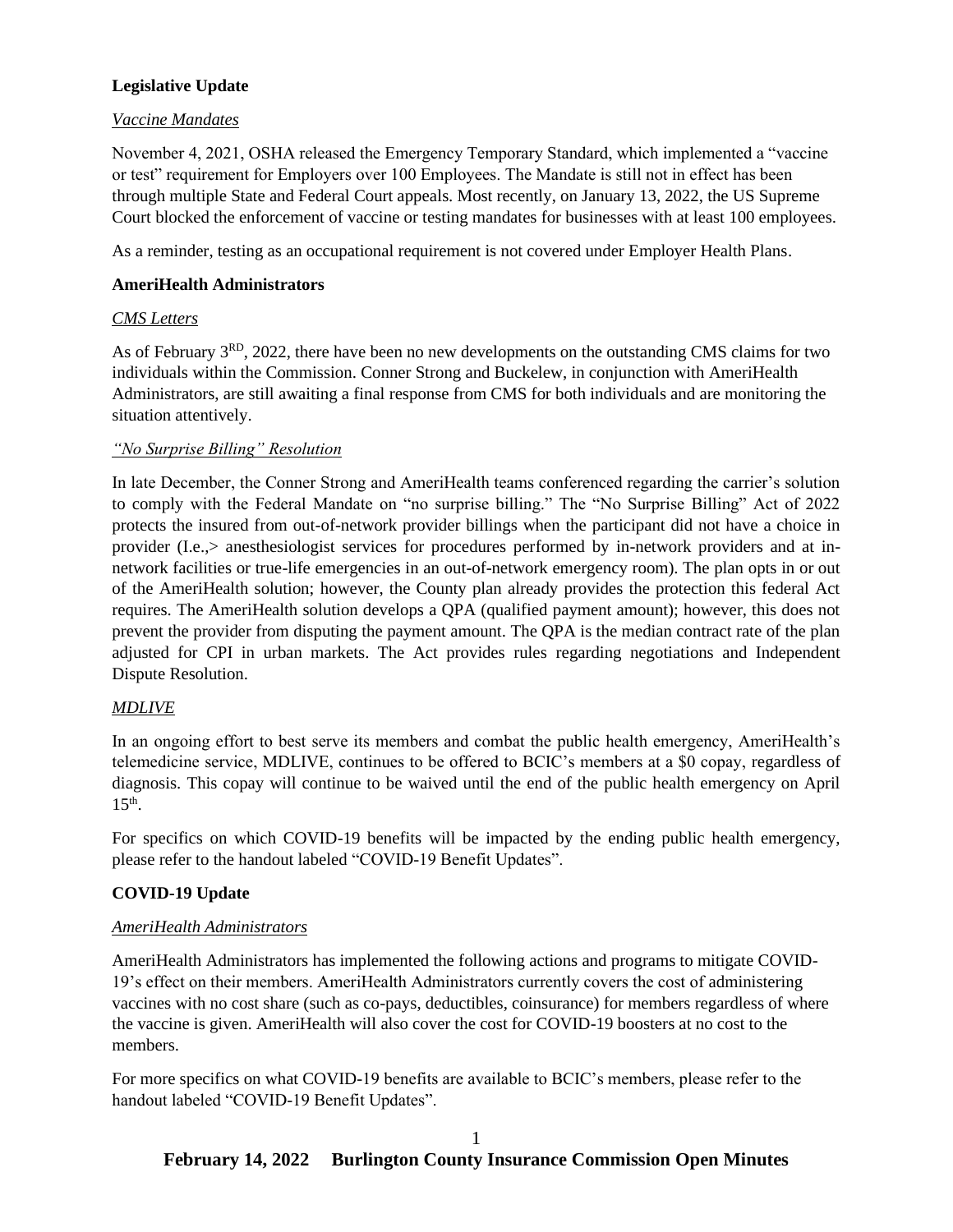# *Over-the-Counter (OTC) Testing Through Express Scripts*

On January 10, 2022, the Biden administration released a final requirement that insurance companies and group health plans must cover eight (8) U.S. Food and Drug Administration (FDA) -approved over-thecounter (OTC) COVID-19 tests per month, at no member cost, by January 15, 2022. Participants enrolled in BCIC's prescription plan through Express Scripts are eligible for this benefit. OTC tests can be purchased online or in person at a pharmacy without a prescription. Tests will be covered under the Express Scripts (ESI) pharmacy plan at no cost at the point of sale. Tests required for surveillance or return to work purposes are NOT covered under your health plan. More information on this program can be found in the attached handout from ESI.

ESI also has given members the option to obtain OTC tests via mail order. This option is now available to those registered through ESI's member portal. The mail-order option allows participants to receive their kits via mail-in lieu of picking them up at a participating ESI pharmacy. The mail-order option will allow an eligible participant to receive more than eight (8) kits every 30-days. This includes the number of kits a participant may have received from a participating pharmacy and/or reimbursement for kits purchased outside of a participating pharmacy. It may take up to 4-weeks to receive the kits in the mail. Orders are filled and shipped by ESI as the kits are available.

### *FREE Tests from the Government*

OTC test kits are also available through the US government, where each household is eligible to receive four (4) tests at no cost. Please refer to the handout labeled "Get Free At-Home COVID Test" for specific details about the program.

Ms. Peterson reviewed the mandate and said that ESI has helped make this happen in such quick timeframe.

### **Client Activity Report**

### *Report Summary*

As the insurance broker and program manager of Burlington County Insurance Commission, Connor Strong and Buckelew maintains records of all interactions between our Member Advocacy team and members of the Commission. From these records, CSB creates comprehensive monthly and annual reports on these interactions. Topics outlined in these reports are the subject of inquiry, the time it took to resolve the issue, and other statistics about BCIC's inquiries. The intent of this report is to understand better, address, and predict the needs of BCIC's members.

### December 2021 Client Activity Report Highlights:

- 1. Seven members contacted our Member Advocacy team. Of the seven inquires, General Benefits/Plan Design was the most common inquiry (3), followed by inquiries from retirees (2).
- 2. The most common call source from the Commission was from Employees (5).
- 3. On average, 50% of all inquiries were addressed and closed by Member Advocacy on the same day of outreach. All other inquiries were addressed and closed within 10-days of outreach.

### 2021 Annual Client Activity Report Highlights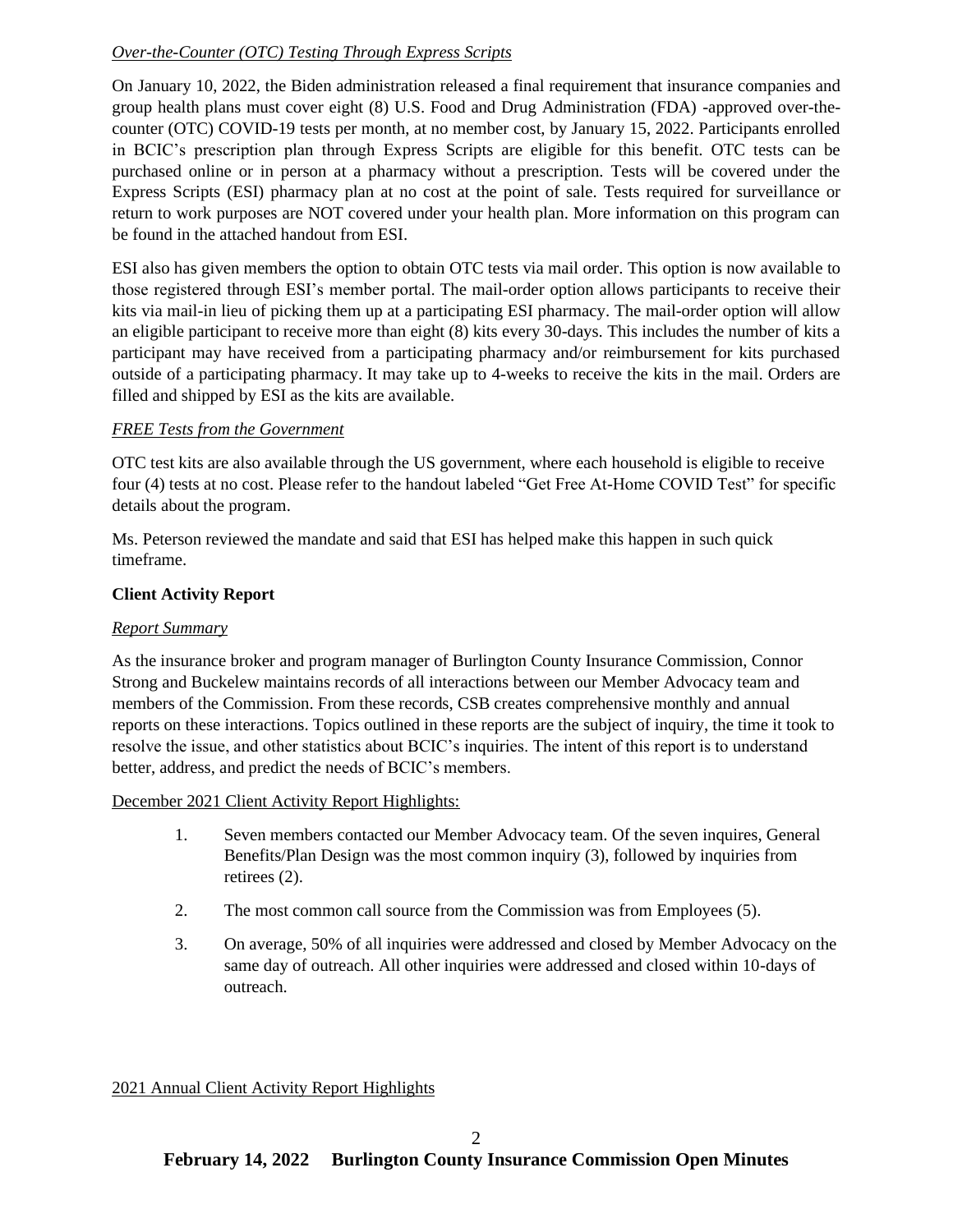- 1. Forty-eight total members of BCIC contacted our Member Advocacy team in 2021. Of the forty-seven (47) inquires, General Benefits/Plan Design was the most common inquiry (16), followed by inquiries from retirees (8). Inquires related to Special Projects and Medicare tied for the third most common subjects, with each topic having five inquires respectively.
- 2. The most common call source related to the Commission was from Employees (33).
- 3. On average, 55% of inquiries were resolved on the same day of outreach, 23% took 1-5 days to address, 11% took 5-10 days to resolve, and 11% took beyond 10-days to find a resolution.

For the complete Client Activity report, please refer to the provided labeled "Client Activity Report" in Appendix IV.

**AMERIHEALTH ADMINSITRATORS** – Ms. Penick reviewed the Amerihealth reports for December included in the agenda.

**EXPRESS SCRIPTS** – Mr. Stahl reviewed the December claims report which was included in the agenda.

### Benefits Executive Director's Report Made Part of Minutes

**TREASURER REPORT:** Mr. Troy reported he had the January Health Bills List and the February P&C Bills List. Mr. Troy advised he did just receive the February Health Bills List from Ms. Dodd. Ms. Dodd said the next Resolution was 17-22. Mr. Troy indicated he reviewed the resolutions and recommended payment.

### **MOTION TO APPROVE RESOLUTION 14-22, JANUARY HEALTH BILLS LIST, RESOLUTION 15-22, FEBRUARY P&C BILLS LIST AND RESOLUTION 17-22 FEBRUARY HEALTH BILLS LIST**

| Moved:          | Commissioner Rocco    |
|-----------------|-----------------------|
| Second:         | Commissioner Cullinan |
| Roll Call Vote: | 3 Ayes, 0 Nayes       |

**ATTORNEY:** Mr. Craig advised he did not have any report this month unless anyone had any questions.

**CLAIMS ADMINISTRATOR:** Ms. Signs advised PMA's monthly reports were included in the appendix section of the agenda. Ms. Signs referred to the WC Claims by Quarter Report valued as of  $1/1/22$ . Ms. Signs reviewed the 2021 claim counts compared to 2020 for the member entities. Ms. Signs noted the claim counts were trending higher but attributed the increase to people returning to work after the leave from Covid. Ms. Signs referred to the Year to Date Containment Savings Report, which was included in the agenda for the period of 1/1/21 to 1/1/22 and advised PMA processed 1,243 bills in the amount of \$1,377,462. Ms. Signs said there was a savings applied of \$684,326 and the final paid charges were for \$693,136. Ms. Signs also reviewed the WC Claims Frequency and Severity by Location and Top 5 Causes Group by Claims Frequency reports which were included in the agenda. Ms. Signs concluded her report unless there were any questions.

**NJCE SAFETY DIRECTOR:** Mr. Prince advised the January - February 2022 All Risk Control Activity Report was included in the agenda. Mr. Prince reported they were providing Safety Expos around the State and this was a method for employees to obtain instructor based training as opposed to webinar-based training. Mr. Prince said he an associate spoke with Theresa Ventresca of the Bridge and Road Department and were attempting to coordinate an Expo in Burlington County as a host at the Emergency Training Center. Mr. Prince advised he was hoping to schedule something for the spring. Mr. Prince said this would accommodate

### 3 **February 14, 2022 Burlington County Insurance Commission Open Minutes**